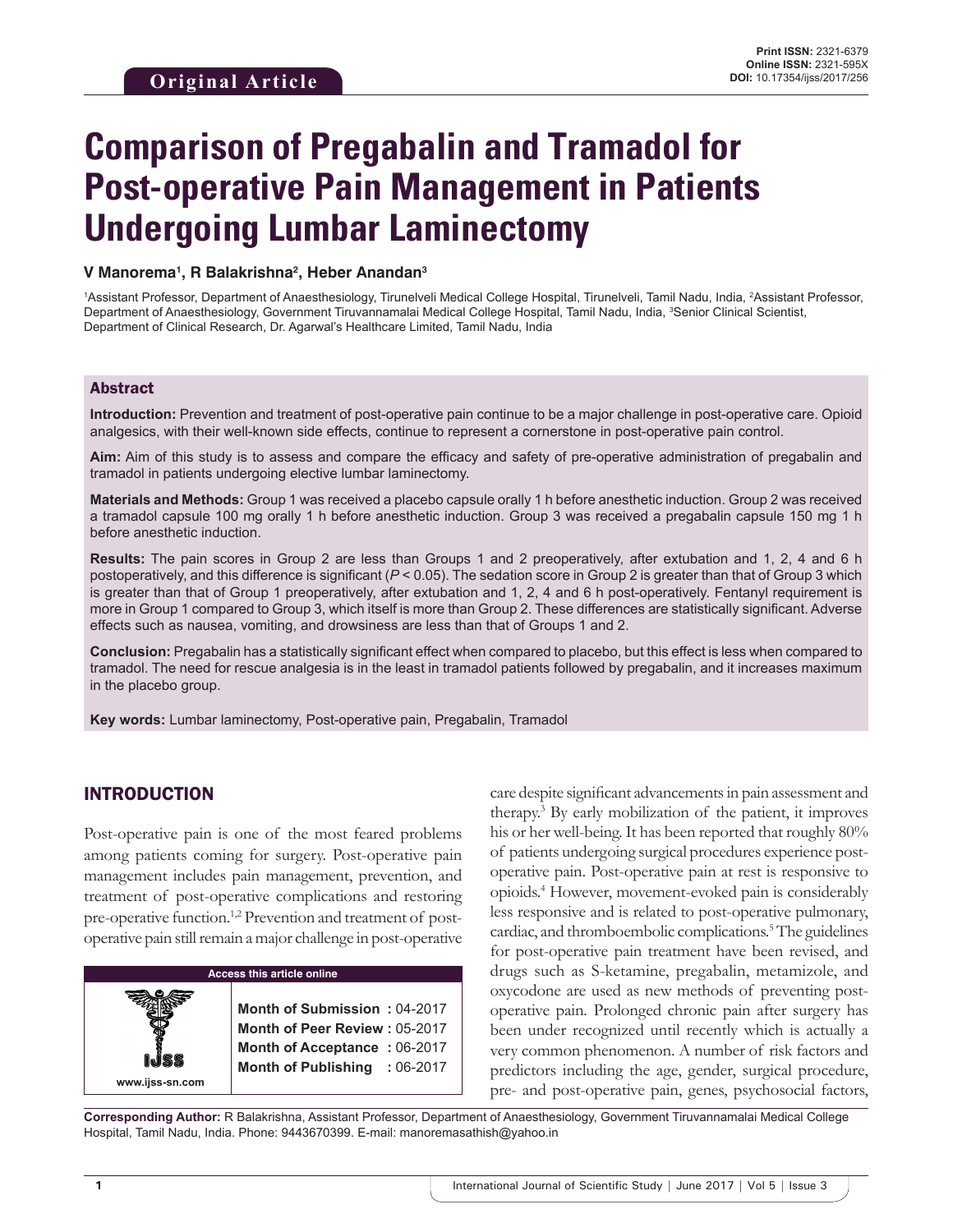and pain modulation variables have been identified. Together with increased knowledge about the pathophysiology of chronic pain after surgery, it may be possible to develop successful drugs and interventions in the near future. Postsurgical pain is normally perceived as nociceptive pain.<sup>4</sup> Surgical trauma causes central and peripheral sensitization and hyperalgesia which when untreated can lead to chronic post-operative pain after surgery. Indeed pain is one among the three most common causes of delayed discharge after ambulatory surgery next to drowsiness and nausea/vomiting. Antihyperalgesic drugs improve the post-operative pain by preventing the development of central sensitization.<sup>6</sup> The recent advance in post-operative pain management includes finding exact molecular mechanisms, new drugs and other routes and modes of analgesic delivery. For years opioids have been the cornerstone of post-operative pain management in spite of their side effects. Hence, the search for newer analgesics and combination of analgesics and other non-opioid drugs continues to improve post-operative analgesia and reduce opioid-related side effects.

In this context, the gabapentinoids (gabapentin and pregabalin) have been targeted by the researchers. The early success in the treatment of trigeminal neuralgia with gabapentinoids has led to many studies that have assessed their analgesic potency in treating neuropathic pain associated with diabetic peripheral neuropathy and postherpetic neuralgia.<sup>7</sup> Furthermore, their analgesic efficacy after a variety of surgical procedures has also been studied. This study was thus taken up to test the hypothesis of the utility of pregabalin for the relief of post-operative pain in lumbar laminectomy.

#### **Aim**

Aim of this study is to assess and compare the efficacy and safety of pre-operative administration of pregabalin and tramadol in patients undergoing elective lumbar laminectomy.

## MATERIALS AND METHODS

This a prospective, randomized, single blinded, placebocontrolled study was conducted in the Department of Anaesthesiology, Madras Medical College. This study was conducted in 75 patients belonging to the American Society of Anesthesiology - 1 (ASA) and ASA - 2 of either sex and age group between 20 and 60 years undergoing elective decompressive lumbar laminectomy. The patients were randomized into three groups of 25 patients each by closed envelope method. The patients were blinded to the group they belong.

#### **Inclusion Criteria**

Age  $-20$ -60 years, weight  $-40$ -70 kg, body mass index  $(BMI) - \leq 30$  kg/m<sup>2</sup>, ASA - 1 and 2, surgery - elective lumbar decompressive laminectomy, patients who have given valid informed written consent.

#### **Exclusion Criteria**

Patients not satisfying inclusion criteria, patients posted for emergency surgery, patients with renal insufficiency, patients with liver disease, known allergy or sensitivity to the drugs used, history of seizure disorder, ongoing therapy with sustained release opioids.

The patients satisfying inclusion criteria were randomly allocated into three groups each containing 25 patients. Group 1 was received a placebo capsule orally 1 h before anesthetic induction. Group 2 was received a tramadol capsule 100 mg orally 1 h before anesthetic induction. Group 3 was received a pregabalin capsule 150 mg 1 h before anesthetic induction.

The primary outcome of the study was to measure the analgesic and anxiolytic efficacy of pregabalin and tramadol for post-operative pain while the secondary outcome was to assess the adverse effects of these drugs.

## RESULTS

The study was conducted in 75 patients of either sexes in the age group of 20-60 years, belonging to ASA class- 1 and SA class - 2, undergoing elective lumbar laminectomy under general anesthesia. The mean age of patients in Group 1 is 44.04 with a standard deviation (SD) of 7.44 and in Group 2 the mean age are 44.12 with a SD of 8.52 and in Group 3 the mean age is 45.96 with a SD of 8.5. The  $P = 0.645$ , which is insignificant. The mean weight of the patients in Group 1 is 56.44 with a SD of 7.19 and in Group 2 are 57.44 with a SD of 7.49 and in Group 3 are 56.88 with a SD of 6.18. The *P* value is found to be 0.828 which is not significant. Therefore, the three groups are comparable in their weight. The mean height of patients in Groups 1, 2, and 3 are 1.56, 1.57, and 1.59 with a SD of 0.07, 0.07, and 0.09, respectively. The *P* value is found to be 0.404 which is not significant. This implies that there is no significant difference in height among the three groups and they are comparable. The mean BMI among Groups 1, 2, and 3 are 23.35, 23.20, and 22.53 with a SD of 1.74, 2.04, and 1.14, respectively. The *P* = 0.192 which is not significant. Therefore, the BMI is comparable among all three groups. The sex ratio (male:female) among Groups 1, 2, and 3 are 8:17, 9:16, and 8:17, respectively. The *P* value is found to be 0.942 which is not significant. The ASA class 1:2 ratios among three Groups 1, 2, and 3 are 13:12, 13:12, and 12:13, respectively. The *P* value is found to be 0.948 which is not significant. The mean duration of surgery in minutes among Groups 1, 2, and 3 are  $148 \pm 15$ ,  $148.80 \pm 11.3$ , and 146.40  $\pm$  17.29, respectively. The *P* value is found to be 0.63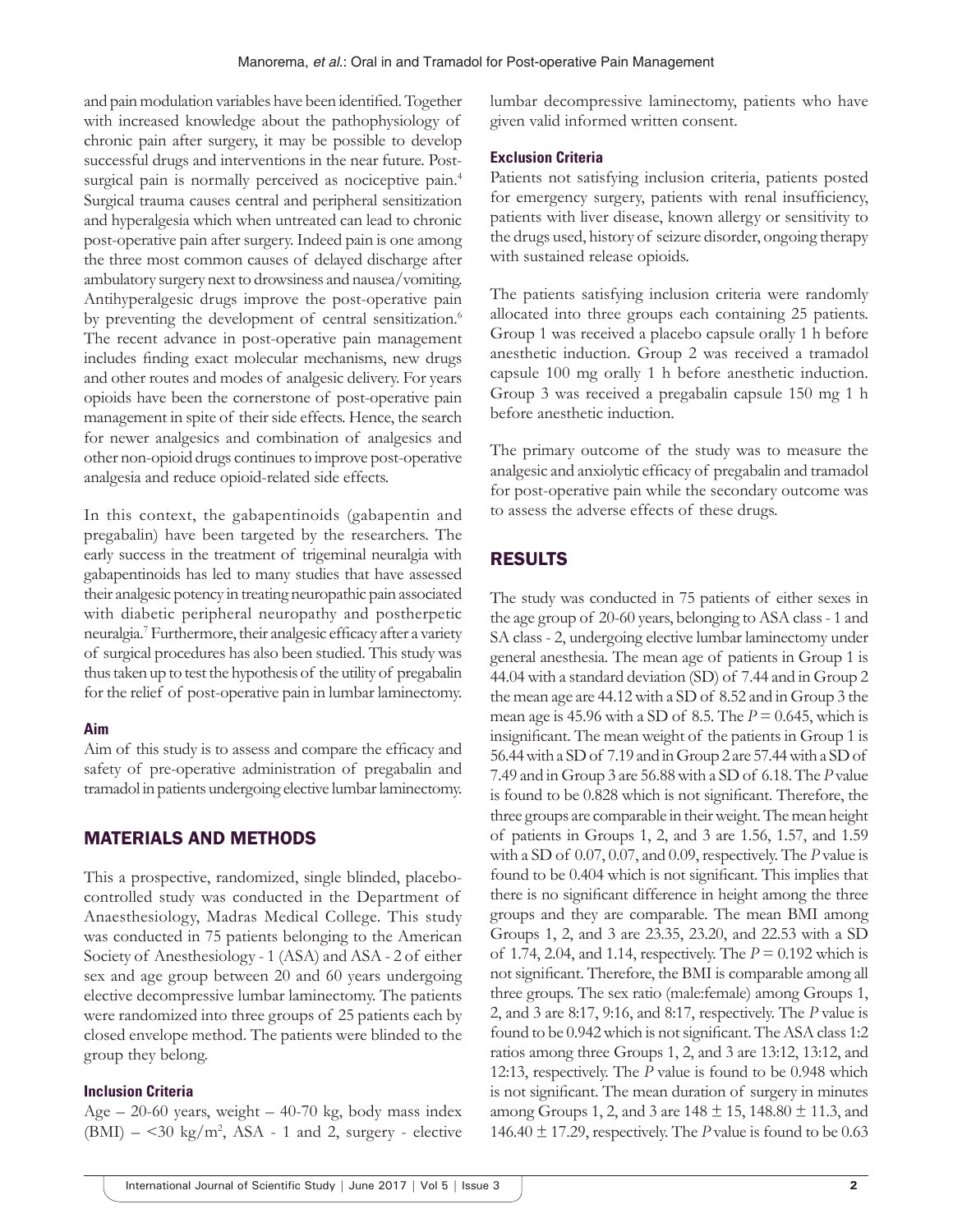which is insignificant. The spinal levels of laminectomy (1:2) in Groups 1, 2, and 3 are 12:13, 11:14, and 13:12, respectively, with a *P* value of 0.852 which shows that the groups are comparable. No significant difference was observed in the heart rate and respiratory rate recorded preoperatively (1 and 5 min after intubation), immediately after extubation (1, 2, 4, and 6 h post-operatively) among the groups  $(P > 0.05)$ . Similarly, no significant difference was observed in the mean systolic and diastolic blood pressures preoperatively, 1 min after intubation, as well as 1, 2, 4, and 6 h postoperatively among all the three groups.

Significant differences were observed in the pain scores of all three groups preoperatively and after extubation and at 1, 2, 4, and 6 h postoperatively, a significant decrease in the pain scores of the patients who received tramadol and pregabalin in comparison to the placebo group was noted (*P* < 0.05) (Tabel 1).

The mean anxiety scores in Group 2 are less than Group 3 which is less than Group 1, and this difference is statistically significant. The mean anxiety scores in Group 2 is less than that of Group 1 preoperatively, after extubation and 1, 2, 4 and 6 h after extubation. The mean anxiety score in Group 3 is lesser than that of Group 1. The mean anxiety scores in Group 3 are less than that of Group 1 (Tabel 2).

The sedation score in Group 2 is greater than that of Group 3 which is greater than that of Group 1 preoperatively, after extubation and 1, 2, 4 and 6 h postoperatively. The sedation scores are greater in Group 2 than in Group 1 with a significant difference in all time intervals. The sedation score is greater in Group 3 is significantly greater than Group 2 in all time intervals. The mean sedation score in Group 2 is significantly greater than that of Group 3 preoperatively and 2, 4 and 6 h postoperatively. Immediately after extubation and 1 h after extubation sedation score in Group 3 is comparable to that of Group 2 (Tabel 3).

The mean fentanyl requirement in Group 1 is  $128 \pm 17.40$ , in Group 2 is 40.40  $\pm$  9.17 and in Group 3 it is 60.40  $\pm$ 17.29. Fentanyl requirement is more in Group 1 compared to Group 3, which itself is more than Group 2. These differences are statistically significant (Table 4). Adverse effects such as nausea, vomiting, and drowsiness are less than that of Groups 1 and 2 (Table 5).

## **DISCUSSION**

In this study, the pain scores of the patients who received tramadol and pregabalin were significantly decreased in comparison to placebo group. The tramadol group had

| Table 1: Pain scores in the three groups |                  |                    |                  |          |  |
|------------------------------------------|------------------|--------------------|------------------|----------|--|
| <b>VAS</b>                               | <b>Mean±SD</b>   |                    |                  | P value  |  |
|                                          | Group 1          | Group <sub>2</sub> | Group 3          |          |  |
| Pre-operatively                          | 1.52±0.510       | $0.68 + 0.476$     | $1.48 + 0.510$   | < 0.0001 |  |
| After extubation                         | 4.84±0.624       | 1.48±0.510         | $3.12 \pm 0.332$ | < 0.0001 |  |
| 1 h                                      | $5.52 \pm 0.510$ | $2.00 \pm 0.408$   | $284+0374$       | < 0.0001 |  |
| 2 <sub>h</sub>                           | $6.48{\pm}0.510$ | $2.40\pm0.500$     | $3.40\pm0.500$   | < 0.0001 |  |
| 4 h                                      | $5.80{\pm}0.408$ | $2.32 \pm 0.476$   | 4.12±0.332       | < 0.0001 |  |
| 6 h                                      | $5.72{\pm}0.458$ | $2.52 \pm 0.510$   | 4.08±0.277       | < 0.0001 |  |

SD: Standard deviation, VAS: Visual analog scale

#### **Table 2: Anxiety scores in the three groups**

| <b>Anxiety scores</b> | <b>Mean±SD</b>  |                    |                 | P value  |
|-----------------------|-----------------|--------------------|-----------------|----------|
|                       | Group 1         | Group <sub>2</sub> | Group 3         |          |
| Preoperatively        | $1.84 \pm 0.37$ | $0.20 + 0.41$      | $1.16 + 0.37$   | < 0.0001 |
| After extubation      | $1.72 \pm 0.46$ | $0.48 + 0.51$      | $1.16 \pm 0.37$ | < 0.0001 |
| 1 <sub>h</sub>        | $2.80+0.41$     | $0.40{\pm}0.50$    | $1.60 + 0.50$   | < 0.0001 |
| 2 <sub>h</sub>        | $3.52 \pm 0.51$ | $0.56 + 0.51$      | $1.96 \pm 0.20$ | < 0.0001 |
| 4 h                   | $3.32\pm0.48$   | $0.60 + 0.50$      | $1.60 + 0.50$   | < 0.0001 |
| 6h                    | $3.32 \pm 0.48$ | $0.64 \pm 0.49$    | $1.64 + 0.49$   | < 0.0001 |

SD: Standard deviation

| <b>Sedation scores</b> | <b>Mean±SD</b>  |                    |                 | P value  |
|------------------------|-----------------|--------------------|-----------------|----------|
|                        | Group 1         | Group <sub>2</sub> | Group 3         |          |
| Preoperatively         | $1.00 \pm 0.00$ | $2.32 \pm 0.48$    | $1.52 \pm 0.51$ | < 0.0001 |
| After extubation       | $1.28 + 0.46$   | $2.64\pm0.49$      | $2.48\pm0.51$   | < 0.0001 |
| 1 <sub>h</sub>         | $1.48 + 0.51$   | $3.60 + 0.51$      | $3.52 \pm 0.50$ | < 0.0001 |
| 2 <sub>h</sub>         | $1.48 + 0.51$   | $3.80 + 0.41$      | $3.52 \pm 0.51$ | < 0.0001 |
| 4 h                    | $1.56 \pm 0.51$ | $3.92 \pm 0.28$    | $3.44 \pm 0.51$ | < 0.0001 |
| 6h                     | $1.60 + 0.50$   | $3.72 \pm 0.46$    | $3.40 \pm 0.50$ | < 0.0001 |

SD: Standard deviation

#### **Table 4: Mean fentanyl requirement in the three groups**

| <b>Analgesic</b>             |                                           | P value |         |  |
|------------------------------|-------------------------------------------|---------|---------|--|
| requirement                  | Group 1                                   | Group 2 | Group 3 |  |
| Fentanyl<br>requirement (mq) | 128.80±17.40 40.40±9.17 60.40±17.29 0.004 |         |         |  |
| CD Ctandard doviation        |                                           |         |         |  |

SD: Standard deviation

| Table 5: Adverse effects in the three groups |         |                    |         |  |  |
|----------------------------------------------|---------|--------------------|---------|--|--|
| <b>Adverse effects</b>                       |         | $N$ (%)            |         |  |  |
|                                              | Group 1 | Group <sub>2</sub> | Group 3 |  |  |
| Nausea                                       | 2(8)    | 5(20)              | 1(4)    |  |  |
| Vomiting                                     | 3(12)   | 5(20)              | 1(4)    |  |  |
| <b>Drowsiness</b>                            | 1(4)    | 8(32)              | 1(4)    |  |  |

the least pain scores when compared to the pregabalin and placebo groups.

It was also observed that the analgesia provided by tramadol was superior to that of pregabalin, but pregabalin was more